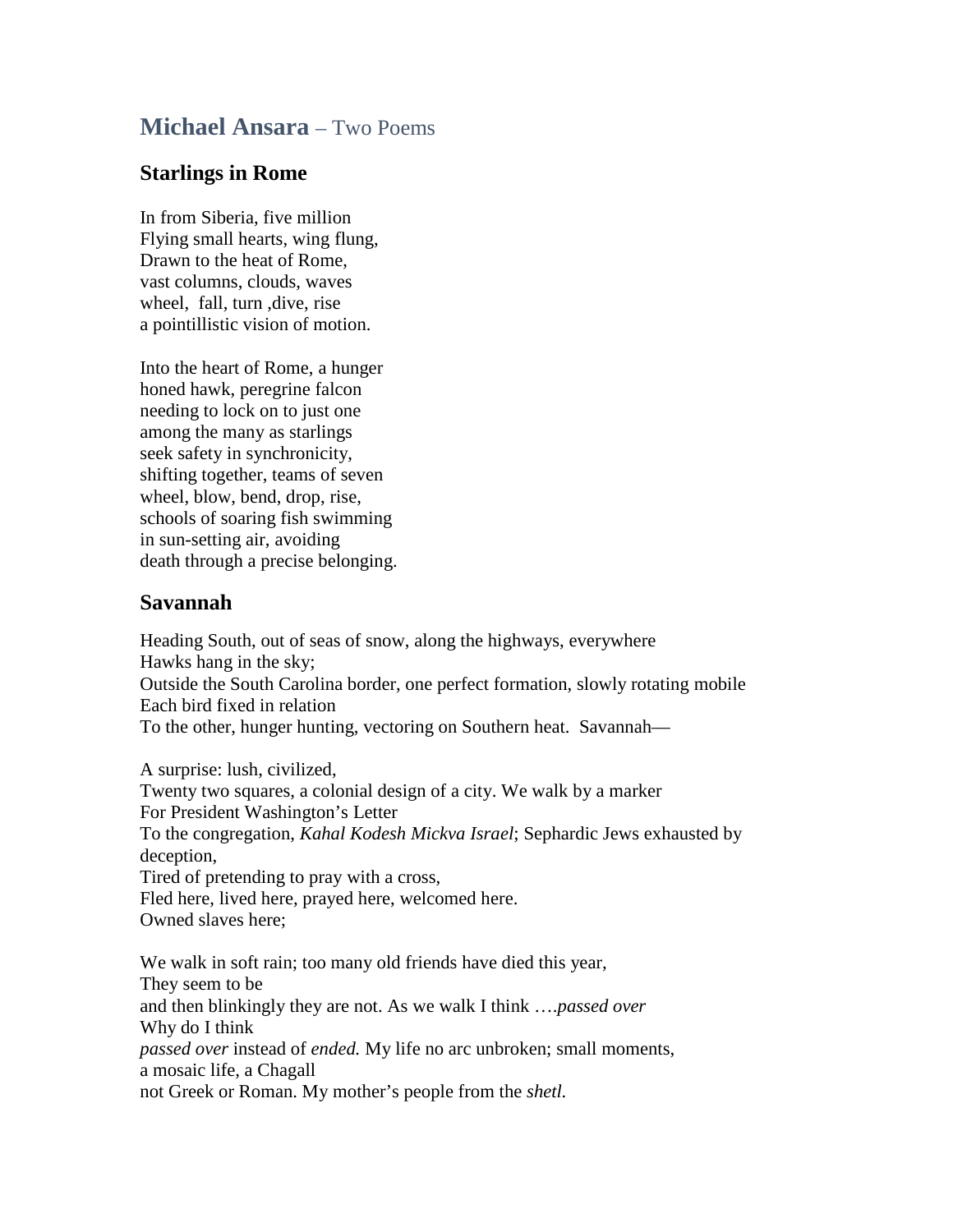We walk from square to square; down Bull Street to the U.S. Customs House, grand and out of time now,

down Drayton Street, by Bay Lane; here were the pens; here were the open air markets; here a young Jeffrey was sold and begged:

*Please buy Dorcas, I love her well and true. She says she loves me, and I know she does; The good Lord knows I loves her better than I loves any one in this wide world – never can love another woman half so well. Please buy Dorcas, master. Dorcas prime woman—A1 woman. Tall gal, sir; long arms, strong, healthy, and can do a heap of work in a day. First rate bargain, at that.*

No plaque for that. I hate people who cannot pass the test of their own history I think of Sherman's march to this sea; no fires hot enough to finally burn away the salt ash of this legacy

We walk. We eat at Alure, served by a tall woman; charmed by a tall woman Her long arm a secret code of tats;

she should have been an actress, she should have been a model; she should have sung in a rock and roll band;

She must be a writer/waiter. She talks us through dinner, she talks me into more wine; she talks us into bourbon pie,

she shares her name, talks me into trance.

Why did my generation feel so free to be heedless with their children and their names

*Montana, Wildflower, Moonbeam, Blossom, Chakra, Willow, Moonshine, Monterey.* Names matter.

We become what we are called to be. Impulse, indelible, writing more powerful than any inked needle.

I am increasingly uncomfortable within this worn carapace of age.

Now I worry that my silent eyes shout; might even be seen to be begging someone younger than both my two daughters:

take me home, take me to your bed, take me, make me other, make me young again, fool me

into being; I blink, wide eyed - hawk or hare- and look across the table